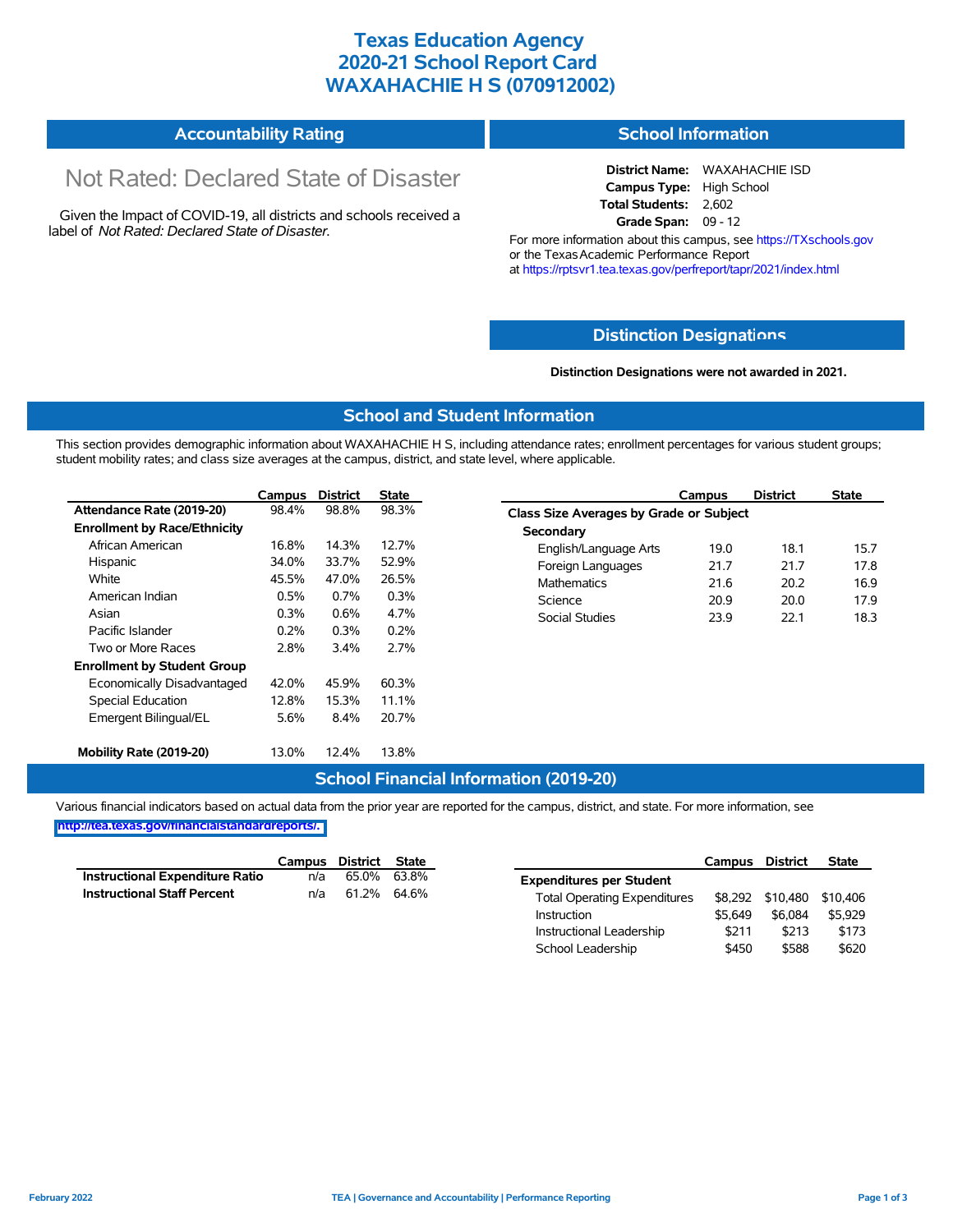## **Texas Education Agency 2020-21 School Report Card**

### **STAAR Outcomes**

This section provides STAAR performance and outcomes. **Please note that due to the cancellation of spring 2020 STAAR administration due to the COVID-19 pandemic, 2019 results are shown.**

|                                                                                |      |              |      |                 |                   |      |       |                          |                          |                 | Two   |               |
|--------------------------------------------------------------------------------|------|--------------|------|-----------------|-------------------|------|-------|--------------------------|--------------------------|-----------------|-------|---------------|
|                                                                                |      |              |      |                 |                   |      |       |                          |                          |                 | or    |               |
|                                                                                |      |              |      |                 | African           |      |       | American                 |                          | <b>Pacific</b>  | More  | Econ          |
|                                                                                |      | <b>State</b> |      | District Campus | American Hispanic |      | White | Indian                   | Asian                    | <b>Islander</b> | Races | <b>Disadv</b> |
| STAAR Performance Rates at Approaches Grade Level or Above (All Grades Tested) |      |              |      |                 |                   |      |       |                          |                          |                 |       |               |
| All Subjects                                                                   | 2021 | 67%          | 74%  | 77%             | 67%               | 74%  | 84%   | 71%                      | 100%                     | 60%             | 83%   | 70%           |
|                                                                                | 2019 | 78%          | 81%  | 80%             | 68%               | 79%  | 85%   | 80%                      | 85%                      | 55%             | 85%   | 74%           |
| ELA/Reading                                                                    | 2021 | 68%          | 73%  | 69%             | 55%               | 65%  | 78%   | $\ast$                   | 100%                     | $\ast$          | 74%   | 60%           |
|                                                                                | 2019 | 75%          | 79%  | 72%             | 60%               | 71%  | 79%   | 67%                      | 71%                      | 50%             | 80%   | 65%           |
| <b>Mathematics</b>                                                             | 2021 | 66%          | 75%  | 76%             | 67%               | 75%  | 81%   | $\overline{\phantom{a}}$ | $\overline{a}$           | $\ast$          | 80%   | 71%           |
|                                                                                | 2019 | 82%          | 84%  | 81%             | 67%               | 82%  | 85%   |                          | $\ast$                   | $\ast$          | 84%   | 77%           |
| Science                                                                        | 2021 | 71%          | 80%  | 82%             | 72%               | 77%  | 90%   | $\ast$                   | $\ast$                   | $\ast$          | 88%   | 74%           |
|                                                                                | 2019 | 81%          | 84%  | 87%             | 82%               | 85%  | 91%   |                          | $\ast$                   | $\ast$          | 91%   | 83%           |
| Social Studies                                                                 | 2021 | 73%          | 80%  | 95%             | 90%               | 94%  | 96%   | $\ast$                   | $\ast$                   | $\ast$          | 100%  | 92%           |
|                                                                                | 2019 | 81%          | 79%  | 94%             | 85%               | 94%  | 97%   | $\ast$                   | $\ast$                   | $\ast$          | 100%  | 91%           |
| STAAR Performance Rates at Meets Grade Level or Above (All Grades Tested)      |      |              |      |                 |                   |      |       |                          |                          |                 |       |               |
| All Subjects                                                                   | 2021 | 41%          | 47%  | 54%             | 36%               | 50%  | 64%   | 71%                      | 100%                     | 30%             | 63%   | 43%           |
|                                                                                | 2019 | 50%          | 52%  | 57%             | 39%               | 54%  | 67%   | 60%                      | 77%                      | 18%             | 61%   | 48%           |
| ELA/Reading                                                                    | 2021 | 45%          | 47%  | 50%             | 34%               | 45%  | 61%   | $\ast$                   | 100%                     | $\ast$          | 56%   | 39%           |
|                                                                                | 2019 | 48%          | 51%  | 52%             | 35%               | 48%  | 63%   | 33%                      | 57%                      | 17%             | 62%   | 42%           |
| Mathematics                                                                    | 2021 | 37%          | 46%  | 38%             | 23%               | 38%  | 45%   | $\overline{a}$           | $\overline{\phantom{a}}$ | $\ast$          | 40%   | 33%           |
|                                                                                | 2019 | 52%          | 53%  | 51%             | 37%               | 49%  | 59%   |                          | $\ast$                   | $\ast$          | 47%   | 48%           |
| Science                                                                        | 2021 | 44%          | 50%  | 53%             | 27%               | 47%  | 67%   | $\ast$                   | $\ast$                   | $\ast$          | 65%   | 38%           |
|                                                                                | 2019 | 54%          | 56%  | 57%             | 34%               | 55%  | 67%   | $\overline{a}$           | $\ast$                   | $\ast$          | 65%   | 49%           |
| <b>Social Studies</b>                                                          | 2021 | 49%          | 57%  | 83%             | 72%               | 80%  | 89%   | $\ast$                   | $\ast$                   | $\ast$          | 94%   | 76%           |
|                                                                                | 2019 | 55%          | 53%  | 80%             | 65%               | 78%  | 86%   | $\ast$                   | $\ast$                   | $\ast$          | 78%   | 71%           |
| STAAR Performance Rates at Masters Grade Level (All Grades Tested)             |      |              |      |                 |                   |      |       |                          |                          |                 |       |               |
| All Subjects                                                                   | 2021 | 18%          | 20%  | 20%             | 11%               | 17%  | 24%   | 57%                      | 64%                      | $0\%$           | 28%   | 13%           |
|                                                                                | 2019 | 24%          | 23%  | 20%             | 9%                | 18%  | 27%   | 30%                      | 46%                      | 18%             | 15%   | 15%           |
| ELA/Reading                                                                    | 2021 | 18%          | 19%  | 8%              | 3%                | 6%   | 12%   | $\ast$                   | 40%                      | $\ast$          | 15%   | 4%            |
|                                                                                | 2019 | 21%          | 21%  | 9%              | 2%                | 6%   | 14%   | 0%                       | 29%                      | 17%             | 7%    | 4%            |
| Mathematics                                                                    | 2021 | 18%          | 20%  | 7%              | 4%                | 7%   | 8%    | $\overline{a}$           | $\blacksquare$           | $\ast$          | 7%    | 6%            |
|                                                                                | 2019 | 26%          | 26%  | 27%             | 16%               | 26%  | 35%   |                          | $\ast$                   | $\ast$          | 11%   | 26%           |
| Science                                                                        | 2021 | 20%          | 23%  | 24%             | 9%                | 20%  | 31%   | $\ast$                   | $\ast$                   | $\ast$          | 41%   | 14%           |
|                                                                                | 2019 | 25%          | 22%  | 18%             | 5%                | 15%  | 24%   | $\overline{a}$           | $\ast$                   | $\ast$          | 9%    | 12%           |
| <b>Social Studies</b>                                                          | 2021 | 29%          | 35%  | 58%             | 42%               | 55%  | 67%   | *                        | $\ast$                   | $\ast$          | 61%   | 47%           |
|                                                                                | 2019 | 33%          | 30%  | 52%             | 28%               | 51%  | 61%   | $\ast$                   | $\ast$                   | $\ast$          | 78%   | 43%           |
| <b>STAAR Assessment Participation (All Grades Tested)</b>                      |      |              |      |                 |                   |      |       |                          |                          |                 |       |               |
| All Subjects                                                                   | 2021 | 88%          | 98%  | 97%             | 96%               | 97%  | 98%   | 100%                     | 100%                     | 91%             | 98%   | 95%           |
|                                                                                | 2019 | 99%          | 100% | 99%             | 99%               | 99%  | 99%   | 91%                      | 100%                     | 100%            | 100%  | 99%           |
| ELA/Reading                                                                    | 2021 | 89%          | 98%  | 99%             | 96%               | 99%  | 100%  | $\ast$                   | 100%                     | $\ast$          | 100%  | 98%           |
|                                                                                | 2019 | 99%          | 100% | 99%             | 99%               | 99%  | 100%  | 100%                     | 100%                     | 100%            | 100%  | 100%          |
| <b>Mathematics</b>                                                             | 2021 | 88%          | 98%  | 93%             | 94%               | 92%  | 94%   | $\overline{a}$           | $\blacksquare$           | $\ast$          | 100%  | 91%           |
|                                                                                | 2019 | 100%         | 100% | 100%            | 99%               | 100% | 100%  |                          | $\ast$                   | $\ast$          | 100%  | 99%           |

 **- Indicates there are no students in the group. \* Indicates results are masked due to small numbers to protect student confidentiality.**

**n/a Indicates data reporting is not applicable for this group.**